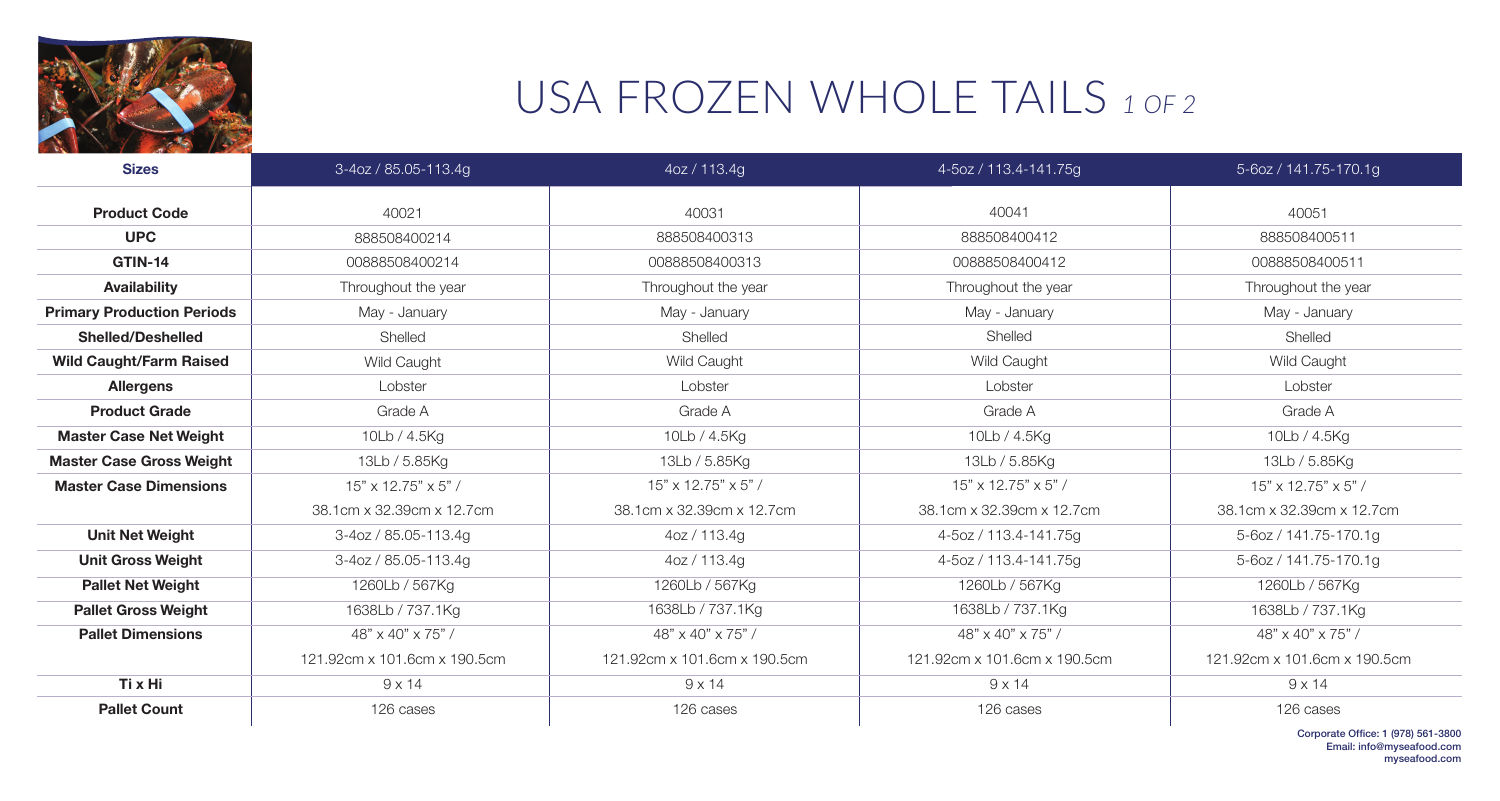

## USA FROZEN WHOLE TAILS *2 OF 2*

| <b>Sizes</b>                      | 5-6oz / 141.75-170.1g EZ Peel Tails | 6-7oz / 170.1-198.45g         | 10-12oz / 283.5-340.2g           | 28-32oz / 793.8-907.2g           |
|-----------------------------------|-------------------------------------|-------------------------------|----------------------------------|----------------------------------|
| <b>Product Code</b>               |                                     | 40061                         | 40091                            | 40422                            |
| <b>UPC</b>                        | 055384405316                        | 888508400610                  | 888508400917                     | 888508404229                     |
| <b>GTIN-14</b>                    | 00055384405316                      | 00888508400610                | 00888508400917                   | 00888508404229                   |
| <b>Availability</b>               | Throughout the year                 | Throughout the year           | Throughout the year              | Throughout the year              |
| <b>Primary Production Periods</b> | May - January                       | May - January                 | May - June & November - December | May - June & November - December |
| <b>Shelled/Deshelled</b>          | Shelled                             | Shelled                       | Shelled                          | Shelled                          |
| <b>Wild Caught/Farm Raised</b>    | <b>Wild Caught</b>                  | <b>Wild Caught</b>            | <b>Wild Caught</b>               | Wild Caught                      |
| <b>Allergens</b>                  | Lobster                             | Lobster                       | Lobster                          | Lobster                          |
| <b>Product Grade</b>              | Grade A                             | Grade A                       | Grade A                          | Grade A                          |
| <b>Master Case Net Weight</b>     | 10Lb / 4.5Kg                        | 10Lb / 4.5Kg                  | 10Lb / 4.5Kg                     | 30Lb / 13.5Kg                    |
| <b>Master Case Gross Weight</b>   | 13Lb / 5.85Kg                       | 13Lb / 5.85Kg                 | 13Lb / 5.85Kg                    | 35Lb / 15.75Kg                   |
| <b>Master Case Dimensions</b>     | $15" \times 12.75" \times 5"$       | $15" \times 12.75" \times 5"$ | $15" \times 12.75" \times 5"$    | 20' x 13' x 15.25' /             |
|                                   | 38.1cm x 32.39cm x 12.7cm           | 38.1cm x 32.39cm x 12.7cm     | 38.1cm x 32.39cm x 12.7cm        | $6M \times 3.9M \times 4.58M$    |
| <b>Unit Net Weight</b>            | 5-6oz / 141.75-170.1g EZ Peel Tails | 6-7oz / 170.1-198.45g         | 10-12oz / 283.5-340.2g           | 28-32oz / 793.8-907.2g           |
| <b>Unit Gross Weight</b>          | 5-6oz / 141.75-170.1g EZ Peel Tails | 6-7oz / 170.1-198.45g         | 10-12oz / 283.5-340.2g           | 28-32oz / 793.8-907.2g           |
| <b>Pallet Net Weight</b>          | 1260Lb / 567Kg                      | 1260Lb / 567Kg                | 1260Lb / 567Kg                   | 840Lb / 378Kg                    |
| <b>Pallet Gross Weight</b>        | 1638Lb / 737.1Kg                    | 1638Lb / 737.1Kg              | 1638Lb / 737.1Kg                 | 980Lb / 441Kg                    |
| <b>Pallet Dimensions</b>          | 48" x 40" x 75" /                   | 48" x 40" x 75" /             | 48" x 40" x 75" /                | 48" x 40" x 75" /                |
|                                   | 121.92cm x 101.6cm x 190.5cm        | 121.92cm x 101.6cm x 190.5cm  | 121.92cm x 101.6cm x 190.5cm     | 121.92cm x 101.6cm x 190.5cm     |
| Ti x Hi                           | $9 \times 14$                       | $9 \times 14$                 | $9 \times 14$                    | 7 x 4                            |
| <b>Pallet Count</b>               | 126 cases                           | 126 cases                     | 126 cases                        | 28 cases                         |

Corporate Office: 1 (978) 561-3800 Email: info@myseafood.com myseafood.com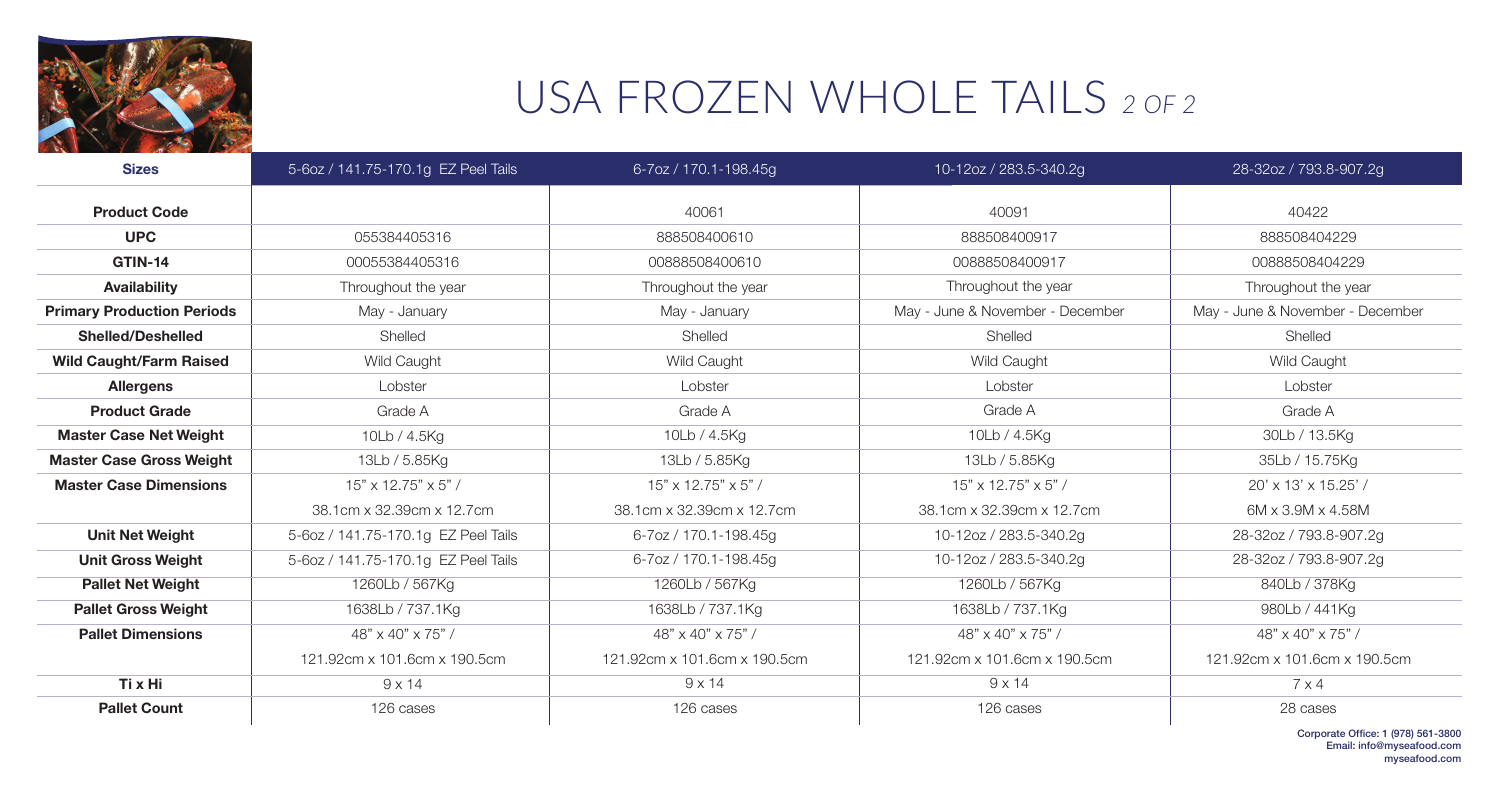

## CAN FROZEN WHOLE TAILS *1 OF 2*

| <b>Sizes</b>                      | 3-4oz / 85.05-113.4g          | 4oz / 113.4g                  | 4-5oz / 113.4-141.75g         | 5-6oz / 141.75-170.1g         |
|-----------------------------------|-------------------------------|-------------------------------|-------------------------------|-------------------------------|
| <b>Product Code</b>               | 40021                         | 40031                         | 40041                         | 40051                         |
| <b>UPC</b>                        | 055384400212                  | 055384400311                  | 055384400410                  | 055384400519                  |
| GTIN-14                           | 00055384400212                | 00055384400311                | 00055384400410                | 00055384400519                |
| <b>Availability</b>               | Throughout the year           | Throughout the year           | Throughout the year           | Throughout the year           |
| <b>Primary Production Periods</b> | May - January                 | May - January                 | May - January                 | May - January                 |
| <b>Shelled/Deshelled</b>          | Shelled                       | Shelled                       | Shelled                       | Shelled                       |
| <b>Wild Caught/Farm Raised</b>    | <b>Wild Caught</b>            | <b>Wild Caught</b>            | <b>Wild Caught</b>            | <b>Wild Caught</b>            |
| <b>Allergens</b>                  | Lobster                       | Lobster                       | Lobster                       | Lobster                       |
| <b>Product Grade</b>              | Grade A                       | Grade A                       | Grade A                       | Grade A                       |
| <b>Master Case Net Weight</b>     | 10Lb / 4.5Kg                  | 10Lb / 4.5Kg                  | 10Lb / 4.5Kg                  | 10Lb / 4.5Kg                  |
| <b>Master Case Gross Weight</b>   | 13Lb / 5.85Kg                 | 13Lb / 5.85Kg                 | 13Lb / 5.85Kg                 | 13Lb / 5.85Kg                 |
| <b>Master Case Dimensions</b>     | $15" \times 12.75" \times 5"$ | $15" \times 12.75" \times 5"$ | $15" \times 12.75" \times 5"$ | $15" \times 12.75" \times 5"$ |
|                                   | 38.1cm x 32.39cm x 12.7cm     | 38.1cm x 32.39cm x 12.7cm     | 38.1cm x 32.39cm x 12.7cm     | 38.1cm x 32.39cm x 12.7cm     |
| <b>Unit Net Weight</b>            | 3-4oz / 85.05-113.4g          | 4oz / 113.4g                  | 4-5oz / 113.4-141.75g         | 5-6oz / 141.75-170.1g         |
| <b>Unit Gross Weight</b>          | 3-4oz / 85.05-113.4g          | 4oz / 113.4g                  | 4-5oz / 113.4-141.75g         | 5-6oz / 141.75-170.1g         |
| <b>Pallet Net Weight</b>          | 1260Lb / 567Kg                | 1260Lb / 567Kg                | 1260Lb / 567Kg                | 1260Lb / 567Kg                |
| <b>Pallet Gross Weight</b>        | 1638Lb / 737.1Kg              | 1638Lb / 737.1Kg              | 1638Lb / 737.1Kg              | 1638Lb / 737.1Kg              |
| <b>Pallet Dimensions</b>          | 48" x 40" x 75" /             | 48" x 40" x 75" /             | 48" x 40" x 75" /             | 48" x 40" x 75" /             |
|                                   | 121.92cm x 101.6cm x 190.5cm  | 121.92cm x 101.6cm x 190.5cm  | 121.92cm x 101.6cm x 190.5cm  | 121.92cm x 101.6cm x 190.5cm  |
| Ti x Hi                           | $9 \times 14$                 | $9 \times 14$                 | $9 \times 14$                 | $9 \times 14$                 |
| <b>Pallet Count</b>               | 126 cases                     | 126 cases                     | 126 cases                     | 126 cases                     |